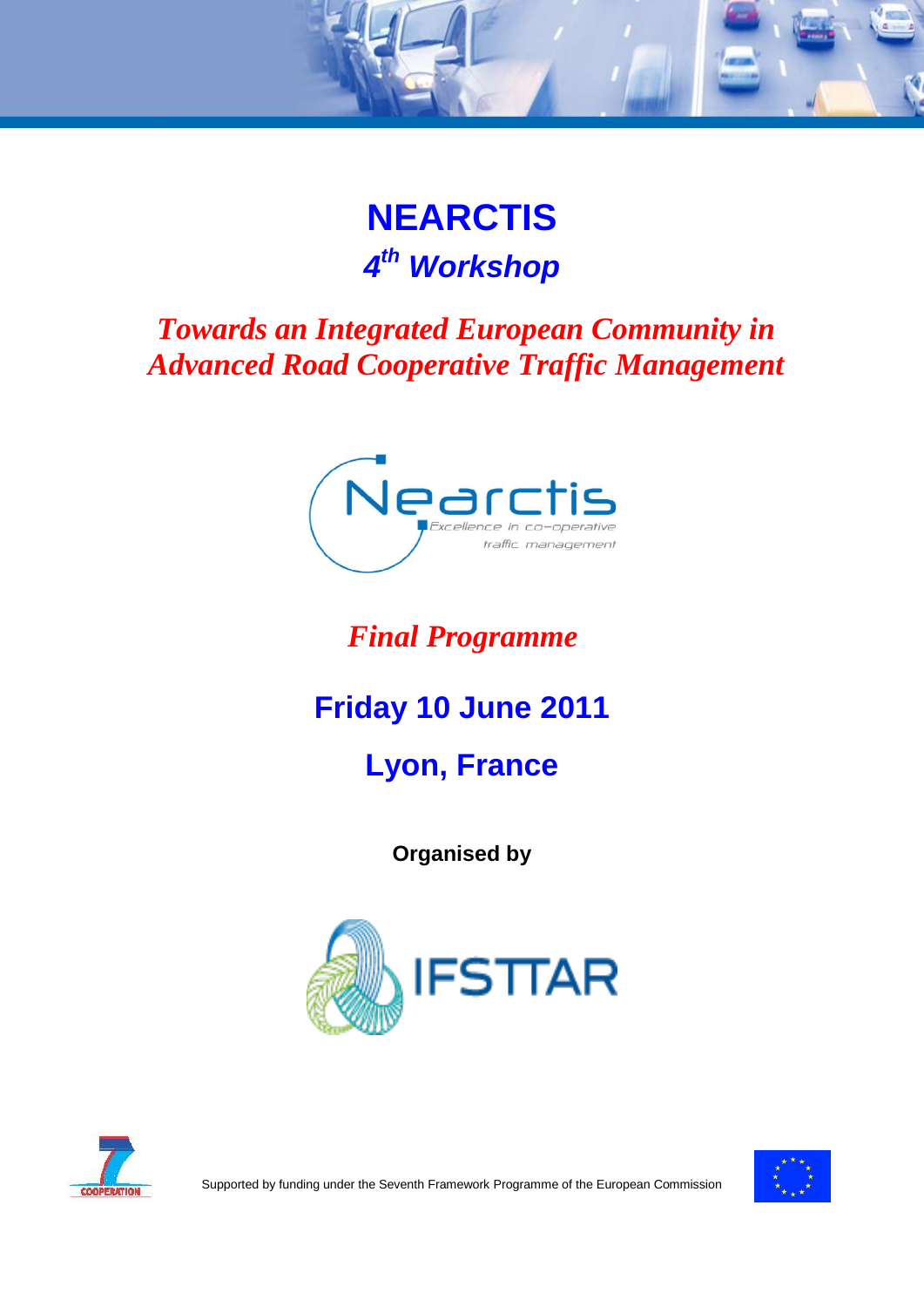#### **Context of the workshop**

NEARCTIS is a network of excellence in co-operative traffic management. The  $4<sup>th</sup>$  NEARCTIS workshop is an excellent opportunity to meet colleagues working in the traffic management area and to inform and discuss the latest progress of research activities. This workshop should be of interest to the researchers and practitioners working in the transportation field.

The main goal of the NEARCTIS is the development of a joint programme of research activities. The project is in its third year and some major deliverables have been completed. The fundamental issues, state of knowledge, the definition of a common research programme and educational activities of the project are on good way which reflects an increasing activity of the network. The next step will concentrate on the harmonisation of the research agenda for setting up a Virtual Centre of Excellence (VCE). This workshop will offer a relevant platform for sharing experiences and for discussing a future vision of the traffic management.

#### **Objective**

The main objective of the workshop is the dissemination of the work completed so far by the network as well as on the initialisation of the process towards the harmonisation of the research agenda for setting up a Virtual Centre of Excellence (VCE) as part of the perpetuation of the network. The programme will be composed of 3 main parts:

- harmonised research agenda
- targeted presentations linked to NEARCTIS activities
- interactive poster session presented by young researchers

### **Venue & hotels**

The workshop will take place in Lyon, France on 10<sup>th</sup> June 2011.

IFSTTAR, Lyon Centre (previously INRETS), 25 avenue F. Mitterrand, 69500 Bron, France.



Venue: <u>入 pdf</u>

Room: Amphitheatre du CETE



#### **Local organiser and contact**

IFSTTAR – Transport and Traffic Engineering Laboratory (LICIT) Nour-Eddin EL FAOUZI <http://www.inrets.fr/linstitut/unites-de-recherche-unites-de-service/licit/>

For any practical information, please contact

- [Juliette Renaud:](mailto:juliette.renaud@ert-sas.fr) [juliette.renaud@ert-sas.fr](mailto:juliette.renaud@ert-sas.fr) <br>
Phone: +33 472 142 585
- [Sylvie Mereaud](mailto:sylvie.meareaud@ifsttar.fr) : [sylvie.mereaud@ifsttar.fr](mailto:sylvie.mereaud@ifsttar.fr)  Phone : +33 472 142 470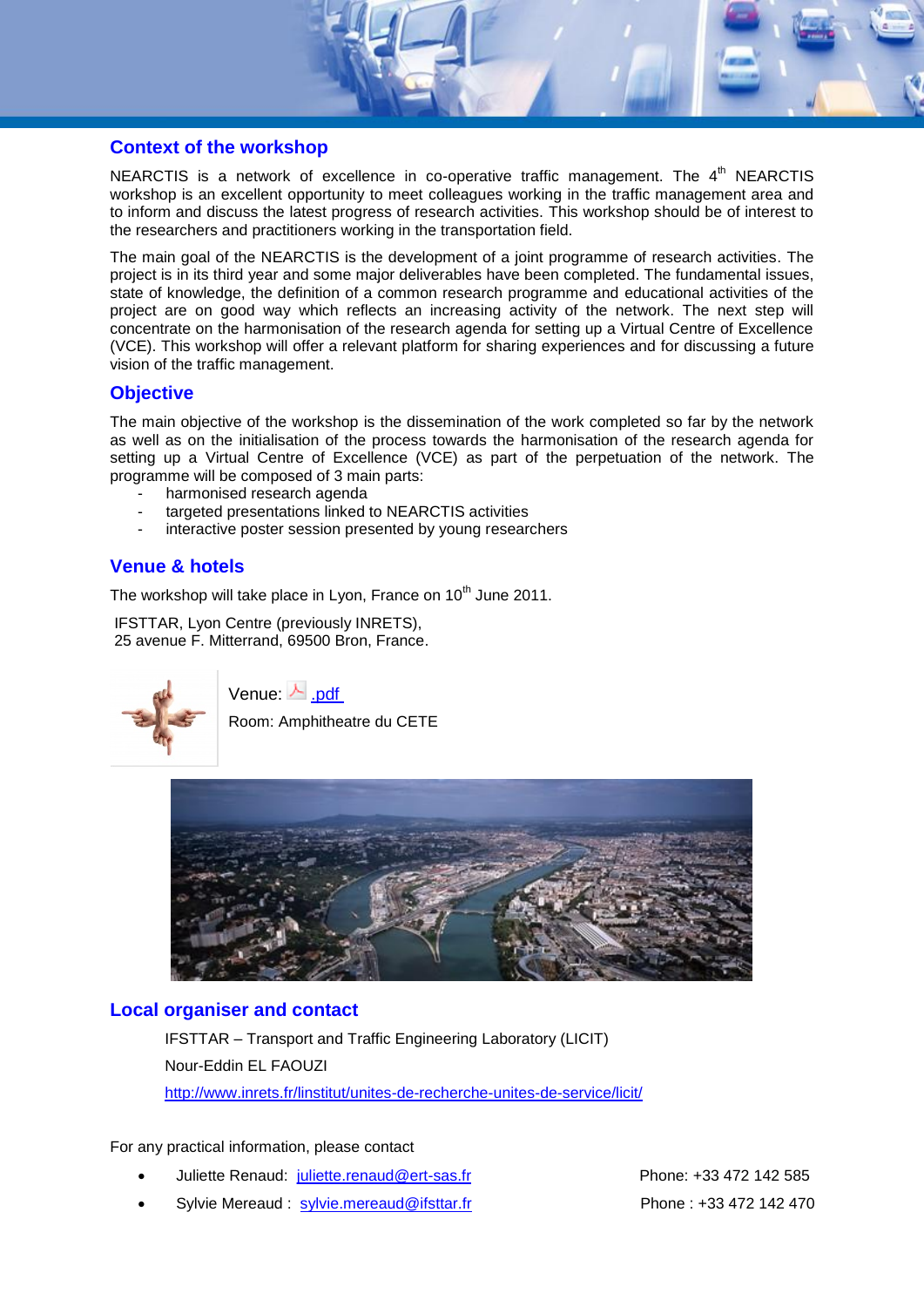

| $\mathcal{L}_{\mathcal{A}}$ | "ERTRAC Roadmap Towards an Integrated Urban Mobility System"                                                              |                         |     |             |          | Sylvain Haon (POLIS)              |
|-----------------------------|---------------------------------------------------------------------------------------------------------------------------|-------------------------|-----|-------------|----------|-----------------------------------|
| ٠                           | the eCoMove way"                                                                                                          | "Eco-traffic Management | and | Cooperative | Systems: | Jean Charles Pandazis<br>(ERTICO) |
| ٠                           | "OPTIMUM - Optimised ITS-based Tools for Intelligent Urban<br>Mobility: A Marie Curie Scheme for Research Staff Exchange" |                         |     |             |          | Fabienne Janin (ERT)              |

#### **Lunch break 12:30 - 13:30 Session 3: EC strategy in cooperative systems and Assessment of ITS measures projects 13:45 - 15:00**

**Chair**: Glenn Geers, NICTA, Australia, member of the NEARCTIS Advisory Committee

- Emilio Davila (EC) : "European Strategy and Programmes"
- Paul Boulter (TRL) "ECOSTAND Common assessment methodology for determining the impacts of ITS on energy efficiency and  $CO<sub>2</sub>$  emissions"
- **R.** Horiguchi (ITL, Japan): "The Energy ITS Project the Modeling and the Validation of Traffic Simulation for the Assessment of CO<sub>2</sub> Reduction with ITS Measurement"
- M. Yonezawa (JARI, Japan): "The Energy ITS Project the Meso-scale Harmonization of Traffic Simulation and CO<sub>2</sub> emission Model Considering Acceleration Behaviors"